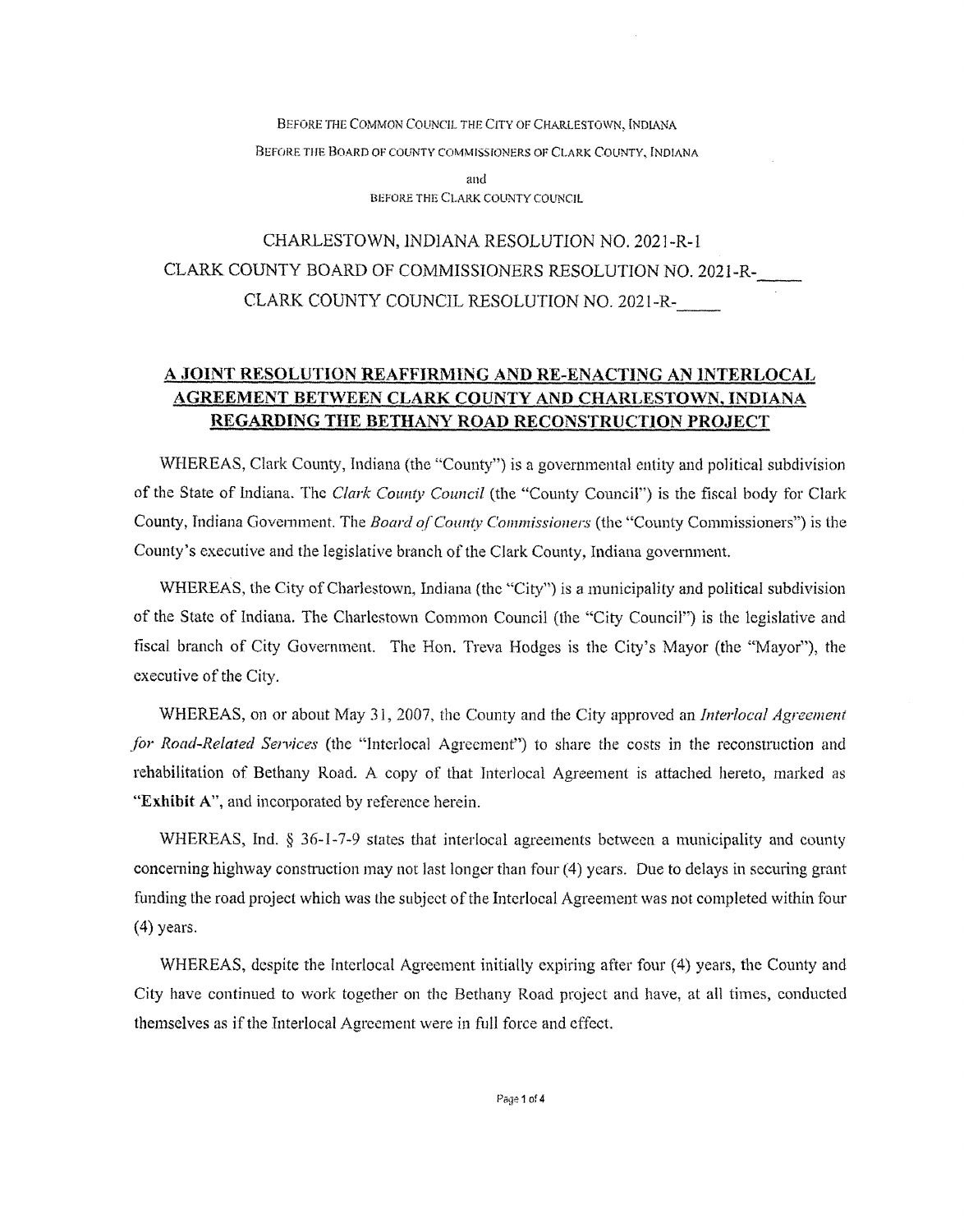WHEREAS, it is in the best interest of the County and City to reaffirm and re-enact the Interlocal Agreement and ratify any and all actions, payments, obligations, and approvals undertaken by the respective representatives in furtherance of and in compliance with the Interlocal Agreement.

NOW THEREFORE, BE IT RESOLVED by the Common Council of the City of Charlestown, Indiana, The Board of County Commissioners of Clark County, Indiana, and the Clark County Council as follows:

1. Each and every recital set forth herein is adopted into this Resolution, made a part hereof, and made operable as a result of the signatures below.

2. The Mayor and Common Council of the City of Charlestown, Indiana, The Board of County Commissionens of Clark County, Indiana, and the Clark County Council hereby reaffirms and re-enacts the terms of the Interlocal Agreement between the County and the City (See "*Exhibit A*," attached hereto). That Interlocal Agreement shall be in effect until the Bethany Road Rehabilitation Project is completed or four (4) years after the last party adopts this Resolution, whichever occurs first.

3. Paragraph III(A) ofthe Imerlocal Agreement shall be and hereby is amended to read as follows, to wit;

A. FINANCING/COMPENSATION/REIMBURSEMENT; The County and Municipality agree to provide 20% of the project costs, which is the local match to a STP-urban federal grant for the above-mentioned reconstruction project. For those matters concerning the Engineering design (surveying, environmental studies, geotechnical evaluations, etc.) as well as the actual construction costs, each entity shall pay the local share of the costs associated with this project based solely on those improvements contained within each respective jurisdiction. Actual construction costs shall include any funds expended for the acquisition of any interest in real property for the purposes of construction.

4. The Common Council of the City of Charlestown, Indiana, the Board of County Commissioners of Clark County, Indiana, and the Clark County Council hereby ratify all past actions taken by representatives of the City and County in furtherance of and in compliance with the Interlocal Agreement.

5. That die parties to this Resolution agree and authorize it to be approved and executed in counterparts.

ALL OF WHICH IS RESOLVED BY THE COMMON COUNCIL OF THE CITY OF CHARLESTOWN ON THIS **6** DAY OF *MACK*, 2021.

Page 2 of 4 Resokition Reaffirming and Re-Enarting Bethany Road Project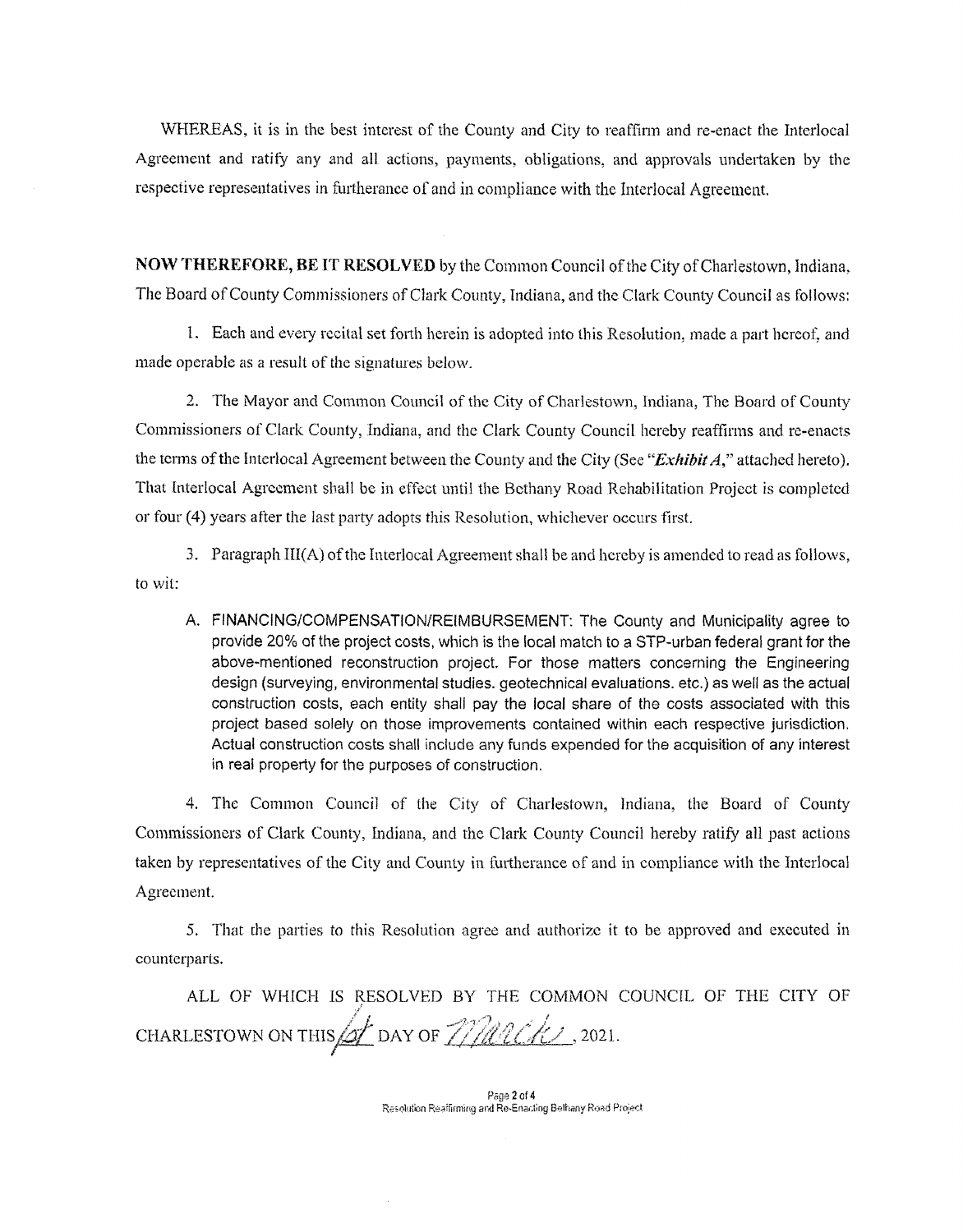**NOW, THEREFORE, BE IT ORDAINED** by the City Council of the City of Charlestown, Indiana.

This Resolution shall be in full force and effect from and after its passage and approval.

Passed and adopted this  $\sqrt{\frac{df}{dx}}$  day of  $\frac{1}{\sqrt{4\pi}}$ AYE NYE ABSTAIN ABSENT John T. Cox

Brian Hestei Ruth E. Jackson Mark Bertram

B.J. Steele

In witness, Whereof, I have set my hand:

Treva Hodges, Mayor

ATTEST:

Donna S. Coomer, Clerk Treasurer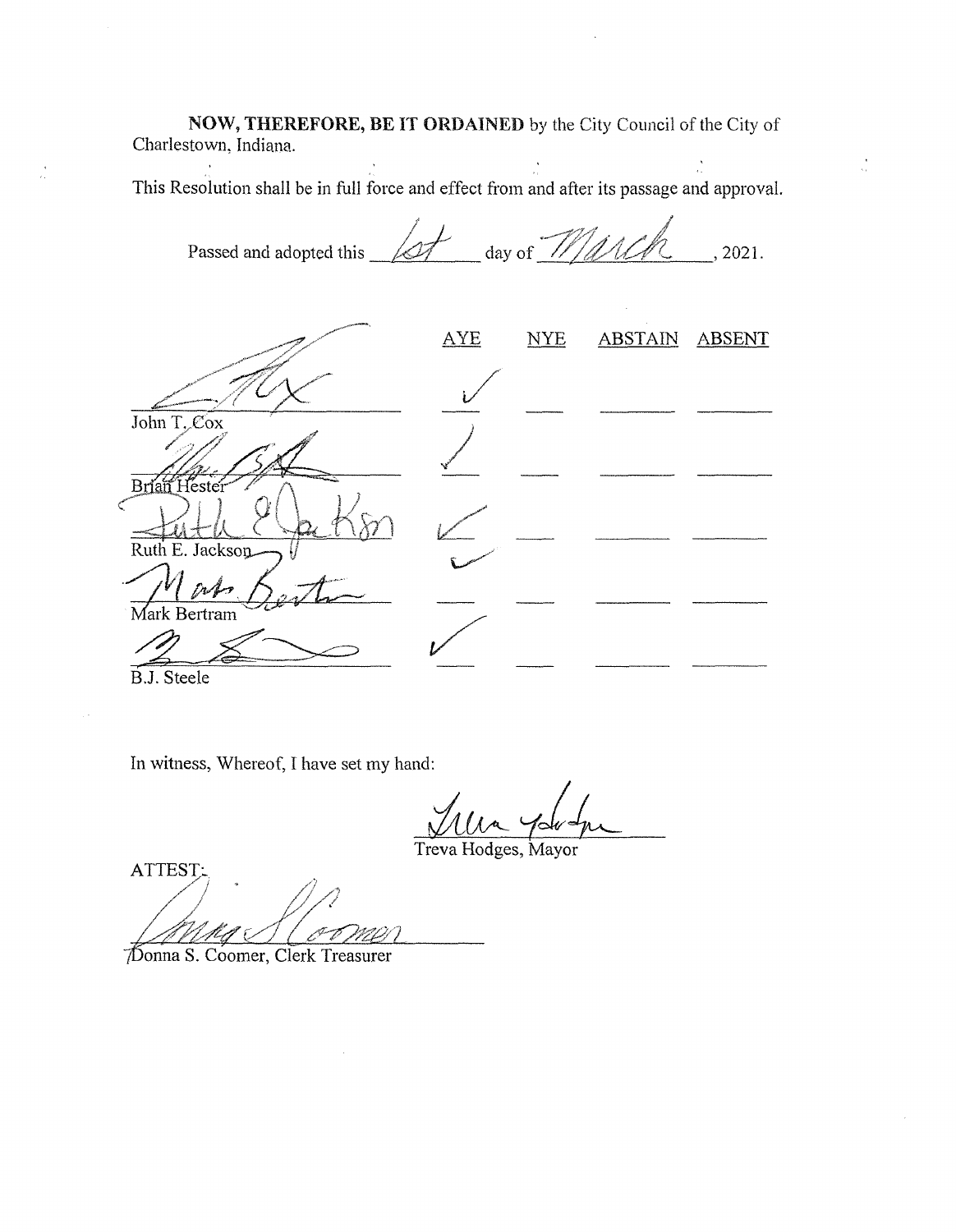# INTERLOCAL AGREEMENT FOR ROAD-RELATED SERVICES

Pursuant to I.C. 36-1-7-1, et seq., the following Interlocal Agreement (hereinafter "Agreement") is made on this 31 day of May 2007, between the Board of Commissioners of Clark County, Indiana (hereinafter the "County") and City of Charlestown. Indiana (hereinafter the "Municipality").

#### I. PURPOSE OF THE AGREEMENT:  $\overline{I.C. 36-1-7-3(2)}$

Pursuant to I.C. 36-1-7-9(a), this Agreement is made between the County and the Municipality for purposes concerning highway construction and maintenance and related matters.

Pursuant to I.C. 36-1-7-9(b)(2), the specific functions and services to be performed under this Agreement are as follows: Bethany Road Federal Aid Road Reconstruction Project: Bethany Road is approximately 2.73 miles in length and is one of three (3) routes that connects State Road 403 to State Road 62. Whereas approximately 1.70 miles is situated in Clark County's jurisdiction and the remaining portion (approximately  $1.03$  miles) within the City of Charlestown. It shall be the responsibility of the County to be the administrator of this construction project, which shall work in conjunction with state and federal entities including, but not limited to, the Indiana Department of Transportation.

#### II. DURATION OF THE AGREEMENT  $I.C. 36-1-7-3(1)$

This Agreement shall remain in effect from the time of the execution and approval of this Agreement by the appropriate entities until: Project Completion  $\ln$ the event that this particular project is not completed within 4 years of the execution of this document, the County and Municipality shall implement another interlocal agreement.

Pursuant to I.C. 36-1-7-9(b)(1), the duration of this Agreement may not exceed four (4) years.

#### III. MANNER OF FINANCING, STAFFING, AND SUPPLYING THE JOINT UNDERTAKING I.C.  $36 - 1 - 7 - 3(3)$

The County and Municipality agree to the following terms and provisions concerning the financing, staffing and supplying of this joint undertaking:



<u> Tanah Seria di Bandaran Seria di Bandaran Seria di Bandaran Seria di Bandaran Seria di Bandaran Seria di Bandaran </u>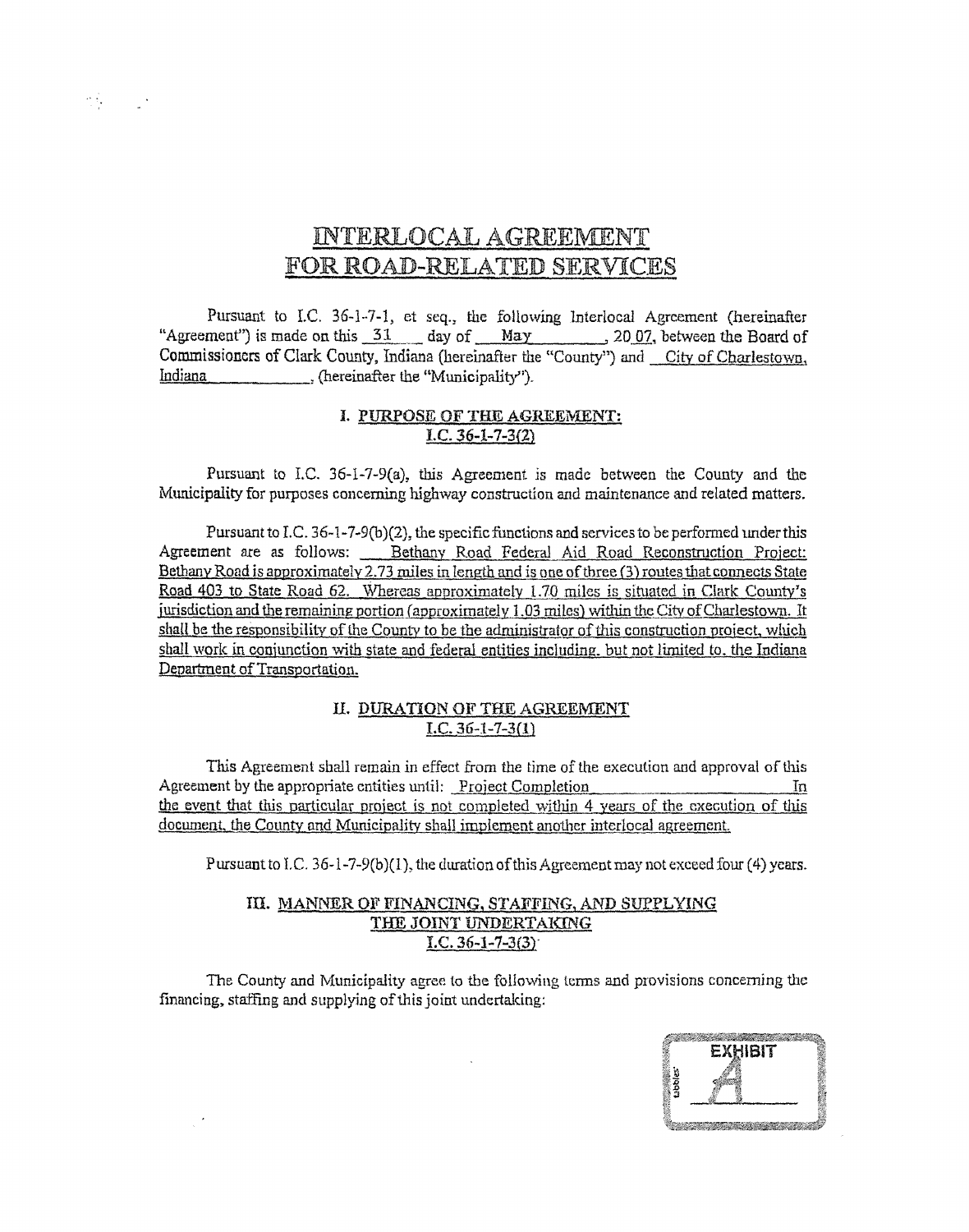A. FINANCING/COMPENSATION/REIMBURSEMENT: The County and Municipality agree to provide 20% of the project costs, which is the local match to a STP-urban federal grant for the above-mentioned reconstruction project. For those matters that pertain to the Engineering design (surveying, environmental studies, geotechnical evaluations, etc.) payment shall be based on a percentage/ratio of that portion of Bethany Road which is situated within each respective jurisdiction. For those matters concerning actual construction costs, each entity shall pay the local share of the costs associated with this project based solely on those improvements contained within each respective jurisdiction.

B. STAFFING: NOT APPLICABLE

C. SUPPLIES: NOT APPLICABLE

#### IV. TERMINATION OF THE AGREEMENT I.C. *36-1-7-3(4)*

This agreementshall be terminated upon the full completion ofthe services and functions as set forth in Section I above and upon full compensation and reimbursement as set forth in Section  $III(A)$  above.

In addition, this Agreement may be terminated upon the written agreement of all parties to this Agreement.

#### V. ADMINISTRATION OF THE AGREEMENT I.C.  $36 - 1 - 7 - 3(5)$

This Agreement shall be administered jointly by the Clark County Engineer (representing the interests of the executive and fiscal bodies of the County) and the City Engineer of Charlestown \_\_\_\_\_\_\_\_\_\_\_, (representing the interests of the executive and fiscal body of the Municipality).

#### IV- APPROVAL RECORDING AND FILING OF AGREEMENT  $I.C. 36-1-7-10$

Pursuant to I.C. 36-1-7-10, before the Agreement takes effect (which said Agreement is specifically made under I.C. 36-1-7-9) this Agreement must be;

- 1. Approved by the fiscal body of each party;
- 2. Recorded with the County Recorder;
- 3. Filed with the executive of the municipality and the auditor of the County; and
- 4. Filed with the auditor of the state.

#### **SO APPROVED BY** THE **UNDERSIGNED** PARTIES.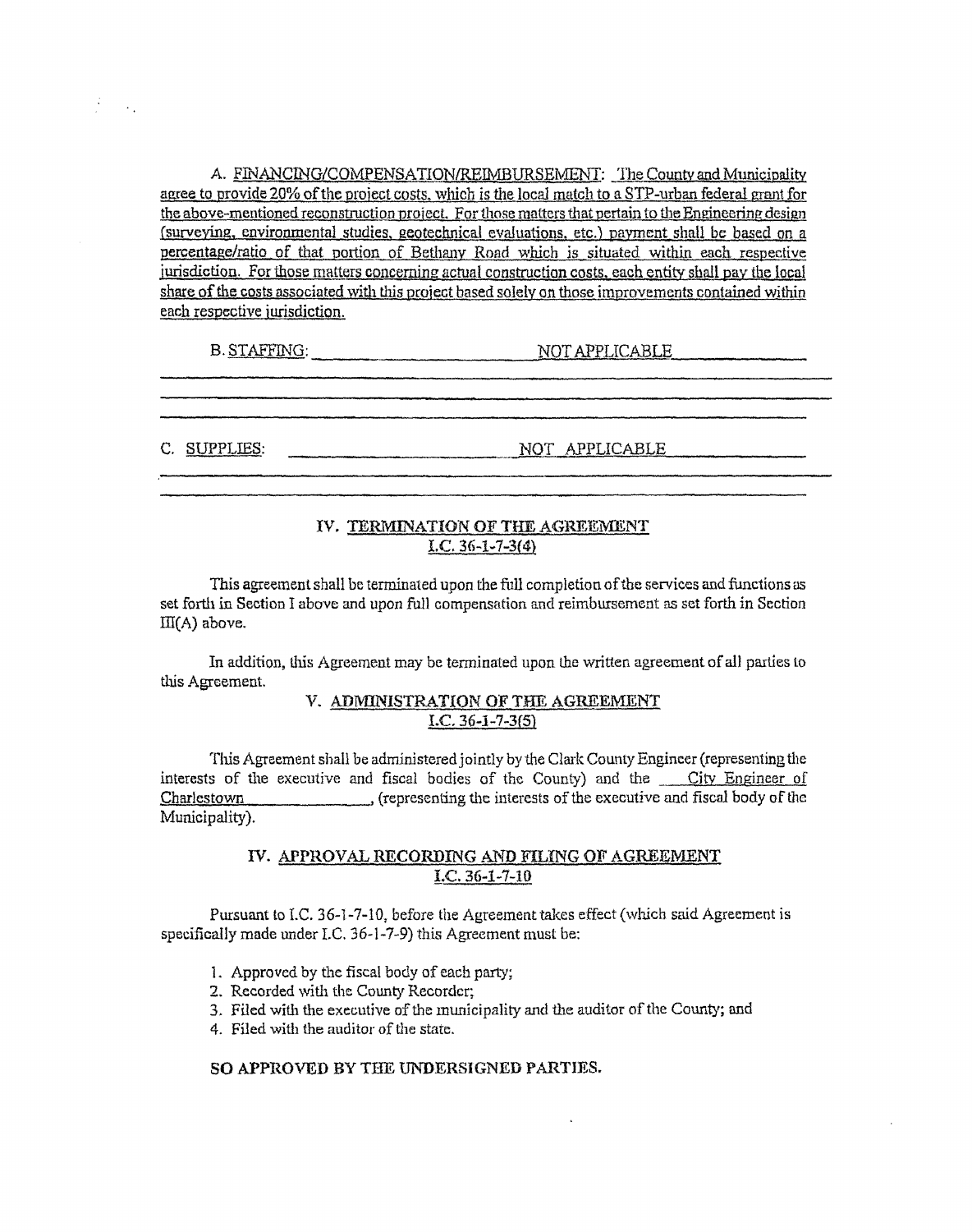| Approved by the Board of Commissioners of Clark County, Indiana: |  |
|------------------------------------------------------------------|--|
|                                                                  |  |
| VI. Eklward Meyer<br>Date.                                       |  |
|                                                                  |  |
| By: Ralph Guffirie<br>Date                                       |  |
| 31<br>$\sim$                                                     |  |
| By: Michael Moore<br>Date.                                       |  |

ATTEST:

 $\mathcal{H}^{\text{c}}_{\text{c}}$  ,  $\mathcal{H}^{\text{c}}_{\text{c}}$  ,  $\mathcal{H}^{\text{c}}_{\text{c}}$ 

 $5/31/67$ Cas

Barbara Haas, Auditor Clark County, Indiana

 $\overline{Date}$ 

Approved by the Clark County Council:

Dubaca / Nallis  $\frac{7-7-07}{\text{Date}}$  $\frac{7-9-07}{\text{Date}}$ Mov A. Chuck Moore  $\overline{Bv}$  $\frac{7}{9}/9$ bmnu) aani By: Chckye Didkman  $7-40$ By: B Monty Snellin  $7 - 9 - 07$ <br>Date Jack Coffman B  $\frac{79-07}{\text{Date}}$ By: Danny Yost  $\frac{79-0}{\text{Date}}$ By. David Abbott

ATTEST:

 $\frac{1}{2}$ 

Auditor, Clark County

 $\frac{1}{2}$